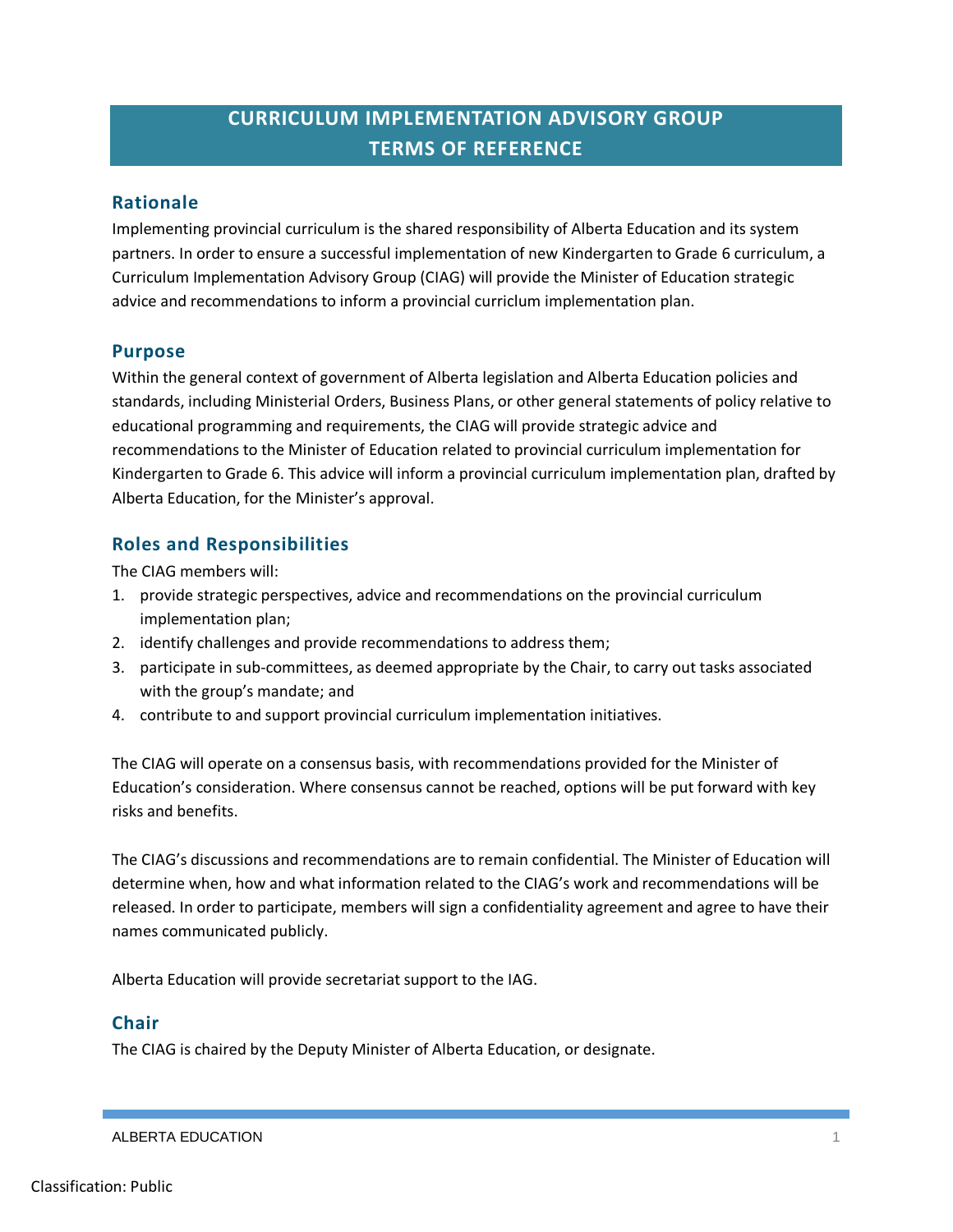# **Deliverables**

The CIAG will provide a report, drafted by Alberta Education, to the Minister outlining recommendations for consideration corresponding to the items identified below. Key considerations could include, but are not limited to, timing and key milestones, system readiness and capacity, and learning and teaching resources.

- Implementation schedule and cadence beginning in September 2022 of the K-6 English Language Arts and Literature (ELAL), Physical Education and Wellness (PEW) and Mathematics
- Identification of potential supports, provision options for those supports, and a transition strategy for the system to implement ELAL, PEW and Mathematics beginning in September 2022
- Schedule and cadence of piloting for the remaining K-6 subjects beginning in September 2022
- Implementation strategy and schedule of the remaining K-6 subjects beginning in September 2023

### **In Scope**

- System Readiness: Education stakeholders have supports in place responsive to the implementation process
- Ministry Readiness: Collaboration points across divisions of the Ministry of Education to ensure consistency and integrated approach
- Communications & Engagement: Builds education system awareness and understanding of the curriculum implementation process through responsive communication resources and complements public communication to Albertans.
- Professional Learning: School authorities and education stakeholders have access to professional learning to enable curriculum implementation.
- Learning and Teaching Resources: Learning and teaching resources in alignment with curriculum are available to support curriculum implementation and the teaching and learning process

# **Out of Scope**

- Content review
- Funding
- Grades 7-10; 11-12
- Pre-service teacher training
- Provincial assessment
- Resource authorization

# **Frequency of Meetings**

Meetings will be held at the request of the Chair, beginning in January 2022. Meetings are expected to occur on a weekly basis for the near term and will be monthly, or as needed, until June 2022. At the end of this term, frequency of the meetings, terms of the CIAG and membership will be reviewed.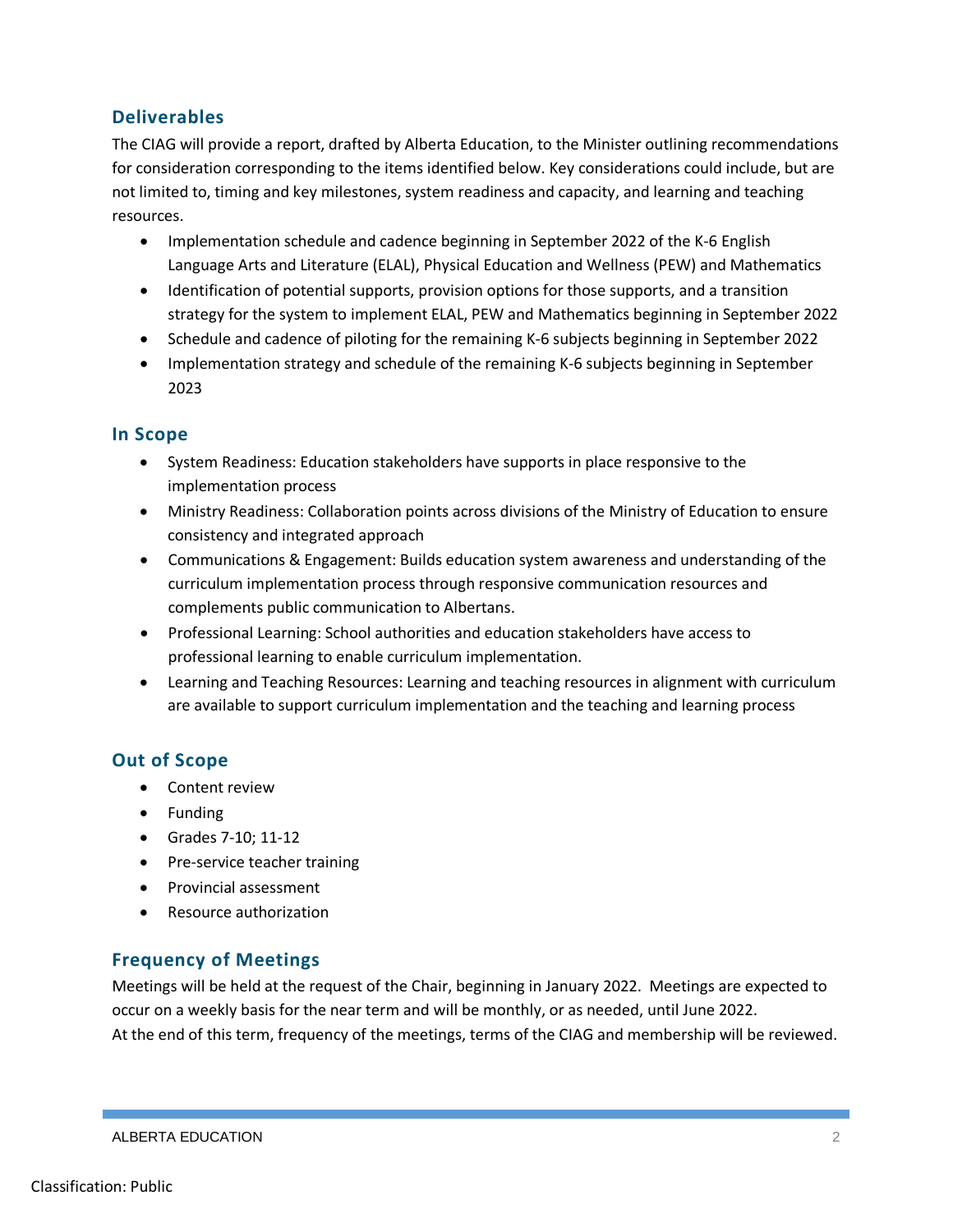### **Membership**

The CIAG will include members from Alberta Education and partner organizations who are collectively accountable for curriculum implementation. CIAG members will be expected to share expertise in matters related to curriculum implementation. Division heads from Alberta Education and the Director of Communications have a standing invitation to attend CIAG meetings and participate in the discussion.

#### **Education System Membership**

- Chief Executive Officer, Alberta School Boards Association
- Piloting Teacher, Independent School
- Curriculum Expert, Edmonton Public School Board
- Past President, College of Alberta School Superintendents
- President, Alberta School Boards Association
- Piloting Teacher, Christ the Redeemer Catholic Schools
- Executive Director, College of Alberta School Superintendents
- General Manager, Central Office, Conseil scolaire Center-Nord
- Superintendent, Fort Vermilion School Division
- Teacher, Charter School
- Superintendent, Kanai Board of Education
- Principal, Calgary Board of Education
- President, College of Alberta School Superintendents

#### **Alberta Education Membership**

- Deputy Minister, Alberta Education, Chair
- Assistant Deputy Minister, Curriculum Division
- Executive Director, Learning and Teaching Resources
- A/Executive Director, Early and Middle Years Curriculum
- Executive Director, Curriculum Coordination and Implementation

#### **Expenses**

Alberta Education will reimburse CIAG members for travel expenses that are not covered by their organizations (as per Government of Alberta guidelines).

Expenses for observer or ad hoc representatives will be covered by their respective organizations.

# **Confidentiality and Communications**

Members of the CIAG will be privy to discussions and materials in the conduct of this work that are confidential in nature or not for wider distribution. All materials shared are assumed to be confidential and CIAG members are required to maintain that confidentiality, unless otherwise agreed to by Alberta Education. All public communication will be coordinated by the Government of Alberta and Curriculum